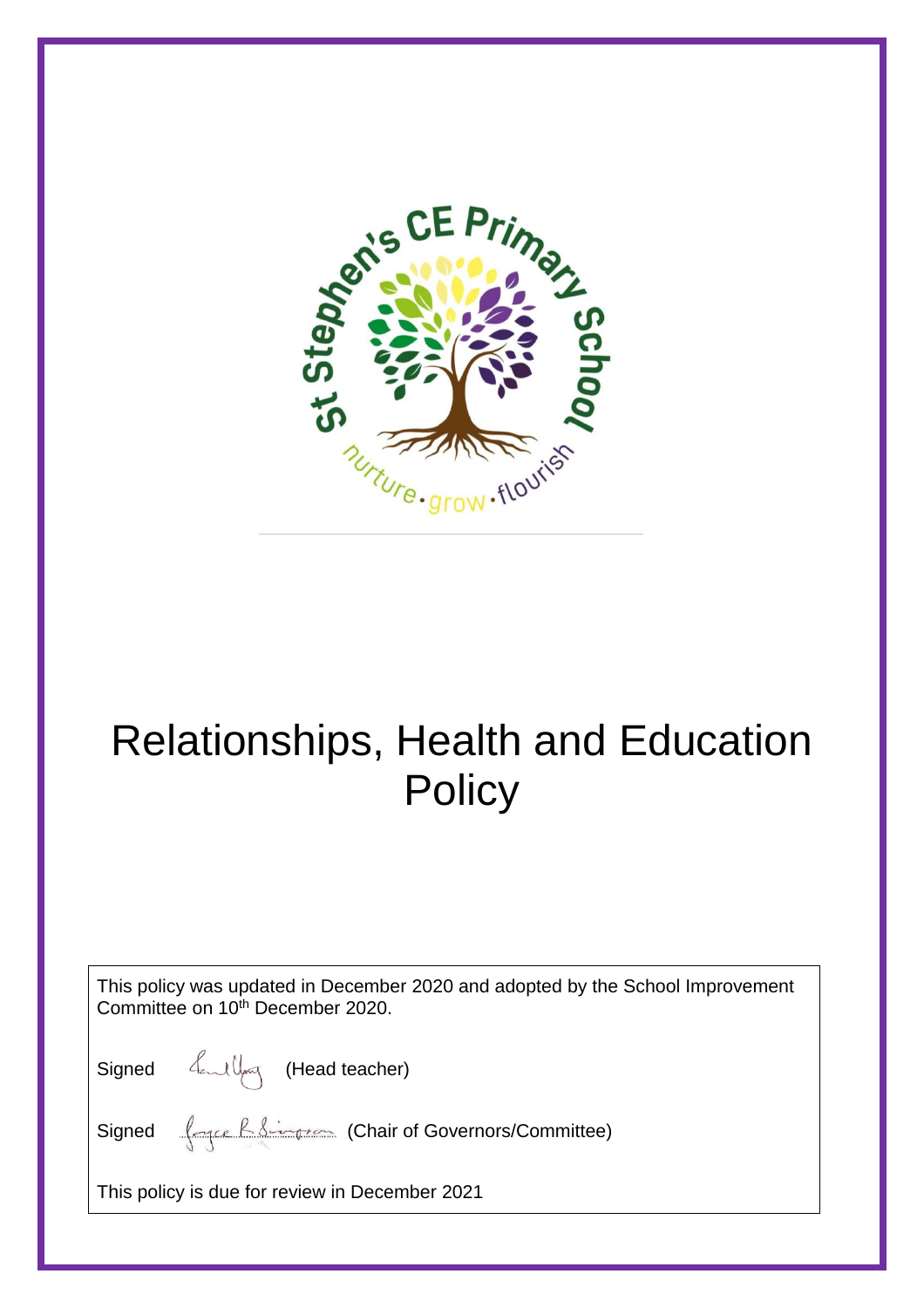# **Contents**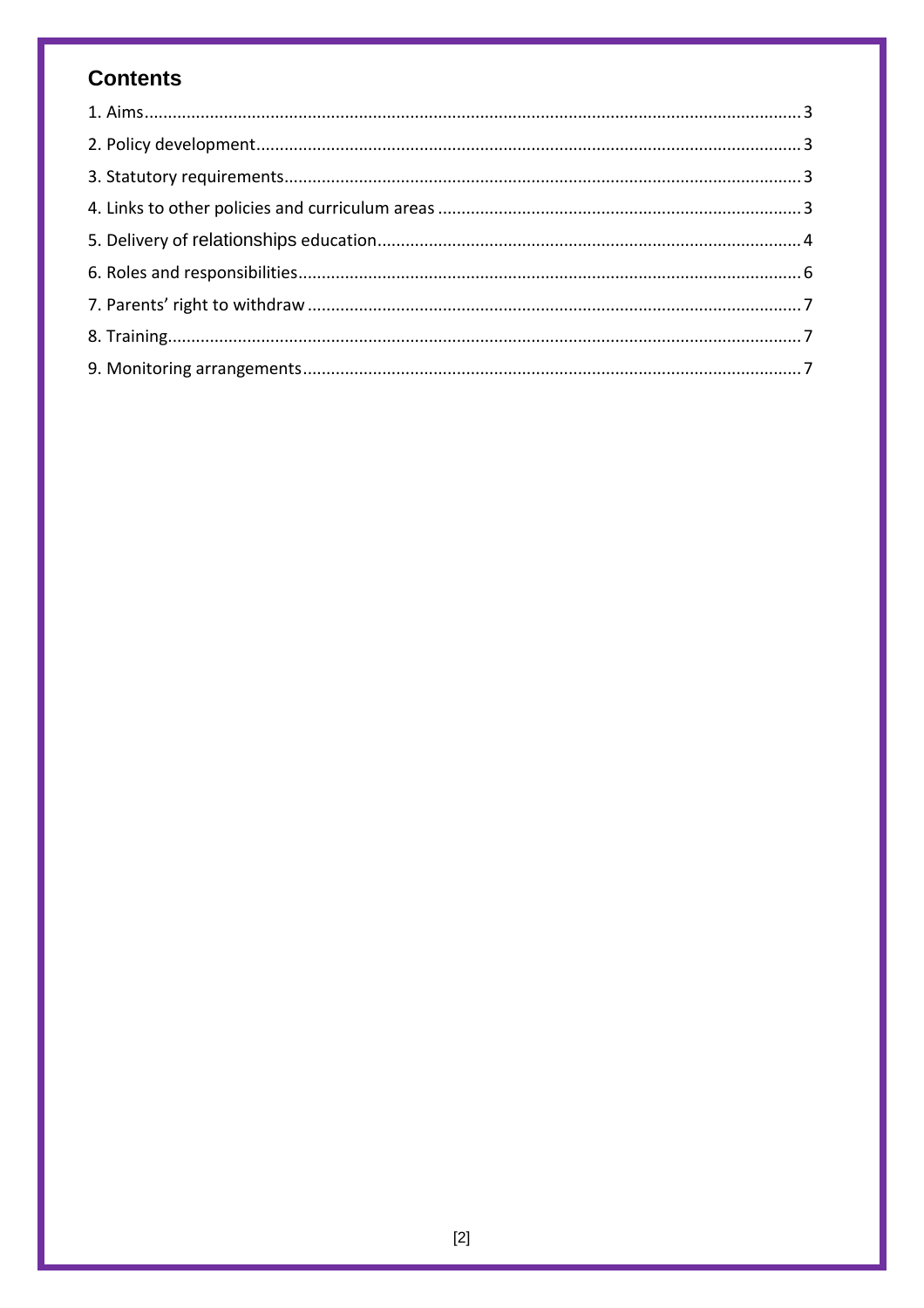#### **1. Aim**

The aim of relationships education at our school is to help pupils develop self-respect, confidence and empathy. Pupils will learn about what makes healthy relationships, focusing on family and friendships, in a way that is age appropriate and sensitive to their faith. This will include online relationships, and how to seek help if they feel unsafe. Teaching will respect the diversity of families in our community.

Relationships education is not about sexual relationships.

## **2. Policy Development**

This policy has been approved for use in primary schools in Bradford by the Standing Advisory Council on Religious Education, the Equity Partnership and Bradford Council for Mosques, and developed in consultation with staff, pupils and parents as required by the Department for Education. We are committed to on-going consultation with families and stakeholders throughout the evolution of our school's relationships education programme. This process involved the following steps:

- 1. Review a working group pulled together all relevant information including national and local guidance
- 2. Staff consultation staff had the opportunity to look at the policy and make recommendations
- 3. Parent/stakeholder consultation parents and any interested parties were invited to work with us on the policy, look at examples of resources, and make recommendations
- 4. Pupil consultation we spoke to pupils about the skills they would like to learn
- 5. Ratification once amendments were made, the policy was shared with governors and ratified

#### **3. Statutory Requirements**

Relationships education is compulsory in primary schools from 2020, so all pupils must take part in these lessons.

Sex education is not compulsory for primary schools. Pupils will learn about puberty in Changing Me lessons, as part of our Jigsaw scheme of work. Other aspects of sex education will not be covered unless safeguarding concerns determine otherwise. Parents will be informed in advance if that happens.

#### **4. Links to other policies and curriculum areas**

#### **4a Curriculum**

At Key Stage 2, the science curriculum includes teaching about changes to the human body as it grows from birth to old age, including puberty. This remains statutory.

Religious education links to relationships education by looking at family, values and morals, and the celebration of marriage in different traditions.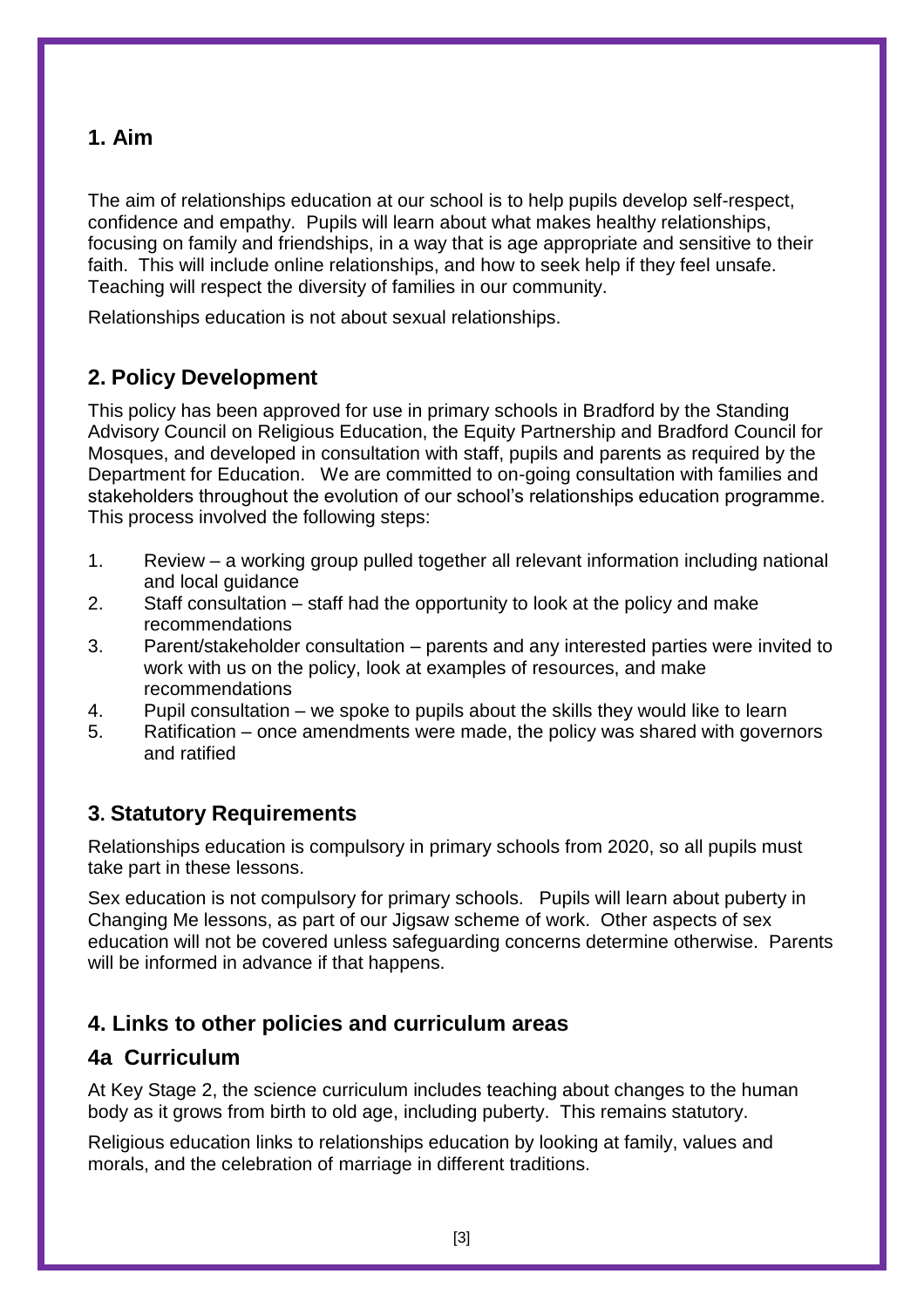Health education, which is statutory in state funded schools from September 2020, includes teaching on feelings as they relate to mental wellbeing, the importance of friends and family, the impact of bullying, and how children can seek help if they have worries. It also requires schools to teach about the emotional and physical changes that take place during puberty.

#### **4b Policies**

The content of Relationships Education is supported by our Anti-bullying Policy, Equality Policy, and our Child safeguarding policy.

#### **5. Delivery of relationships education**

Relationships education will be inclusive for all pupils, sensitive to all family and faith backgrounds and pupils' own identities. It will be respectful of all protected characteristics under the Equality Act 2010. Protected characteristics are age, disability, gender reassignment, race, religion or belief, sex, sexual orientation, marriage and civil partnership and pregnancy and maternity.

Across all Key Stages, pupils will be supported to develop the following skills as appropriate to their age:

- Communication skills
- Forming positive relationships including self-respect as well as respect and empathy for others
- Recognising and assessing potential risks
- Assertiveness and managing conflict and difficult emotions

These skills are taught within the context of family life and friendships, in an age appropriate way. The school environment will reflect, value and celebrate the diversity of friendships and relationships. Lessons will be delivered by school staff.

Children will sometimes ask questions pertaining to relationships, sex or sexuality that go beyond what is set out in the curriculum. If questions go unanswered by school staff, children may turn to inappropriate sources of information including the internet. We will answer any questions in a way that is sensitive to children's family and faith backgrounds, appropriate to their age and understanding, and consistent with the relationships education policy and scheme of work. This may necessitate discussion on a one-to-one basis or in small groups, as not every child in a class will have the same type of questions. We may contact parents if we need guidance about a child's needs or if we think a child would benefit from their parents' input around a particular issue.

The Department for Education (DfE) has set out guidance on what children must learn by the end of year 6, under a series of themes. The statutory content as written by the DfE is set out below. Some themes will recur throughout school while others will be taught in the most appropriate years.

#### **Families and people who care for me**

• Families are important for children growing up because they can give love, security and stability

• Characteristics of healthy family life, commitment to each other, including in times of difficulty, protection and care for children and other family members, the importance of spending time together and sharing each other's lives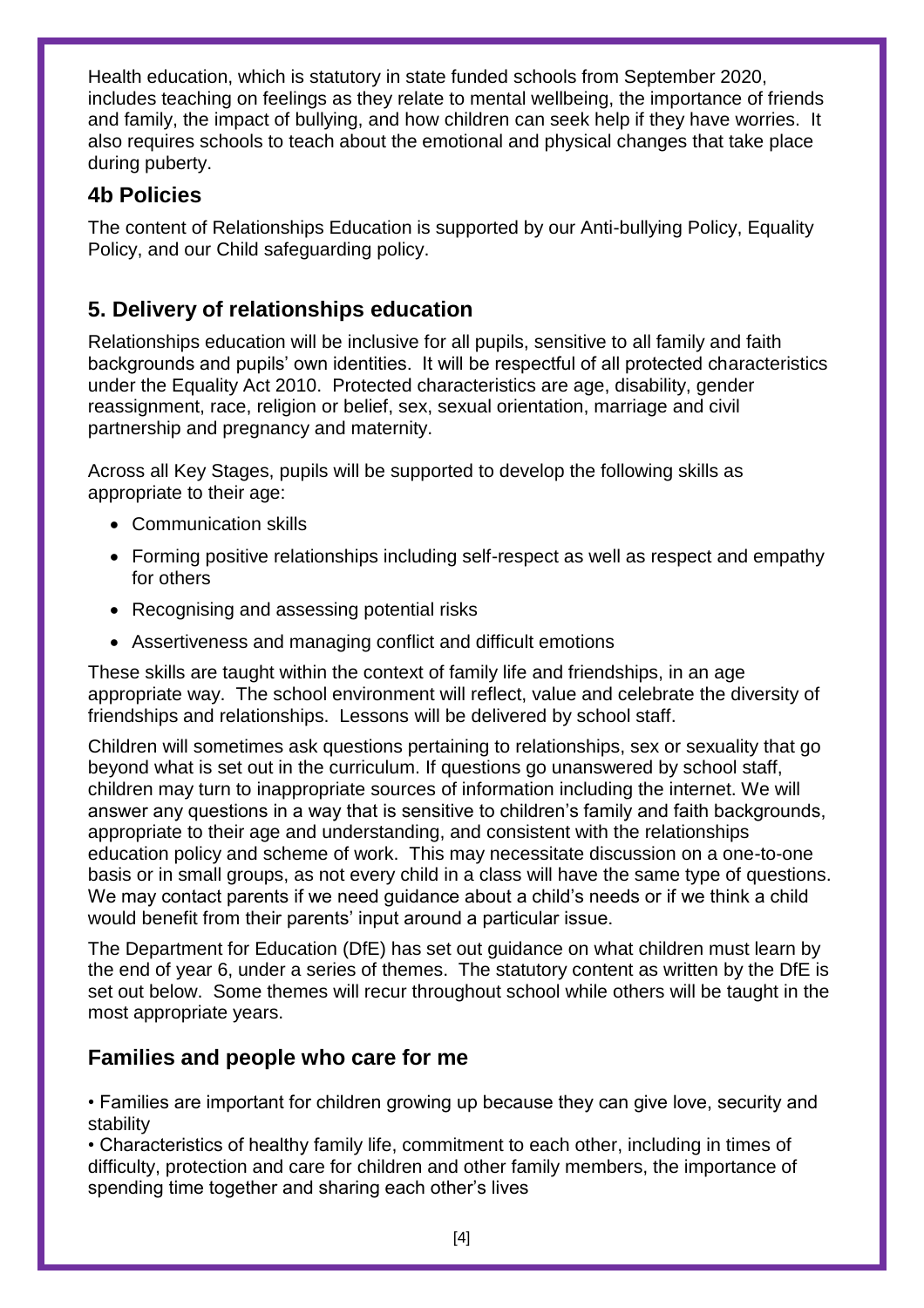• Others' families, either in school or in the wider world, sometimes look different from their family, but that they should respect those differences and know that other children's families are also characterised by love and care

• Stable, caring relationships, which may be of different types, are at the heart of happy families, and are important for children's security as they grow up

• Marriage represents a formal and legally recognised commitment of two people to each other which is intended to be lifelong

• How to recognise if family relationships are making them feel unhappy or unsafe, and how to seek help or advice from others if needed

## **Caring friendships**

• How important friendships are in making us feel happy and secure, and how people choose and make friends

• Characteristics of friendships, including mutual respect, truthfulness, trustworthiness, loyalty, kindness, generosity, trust, sharing interests and experiences and support with problems and difficulties

• Healthy friendships are positive and welcoming towards others, and do not make others feel lonely or excluded

• Most friendships have ups and downs, and that these can often be worked through so that the friendship is repaired or even strengthened, and that resorting to violence is never right

• How to recognise who to trust and who not to trust, how to judge when a friendship is making them feel unhappy or uncomfortable, managing conflict, how to manage these situations and how to seek help or advice from others, if needed

# **Respectful relationships**

• The importance of respecting others, even when they are very different from them (for example, physically, in character, personality or backgrounds), or make different choices or have different preferences or beliefs

• Practical steps they can take in a range of different contexts to improve or support respectful relationships

• The conventions of courtesy and manners

• The importance of self-respect and how this links to their own happiness

• In school and in wider society they can expect to be treated with respect by others, and that in turn they should show due respect to others, including those in positions of authority

• Different types of bullying (including cyberbullying), the impact of bullying, responsibilities of bystanders (primarily reporting bullying to an adult) and how to get help

• What a stereotype is, and how stereotypes can be unfair, negative or destructive

• The importance of permission-seeking and giving in relationships with friends, peers and adults

## **Online relationships**

• People sometimes behave differently online, including by pretending to be someone they are not

• The same principles apply to online relationships as to face-to-face relationships, including the importance of respect for others online including when we are anonymous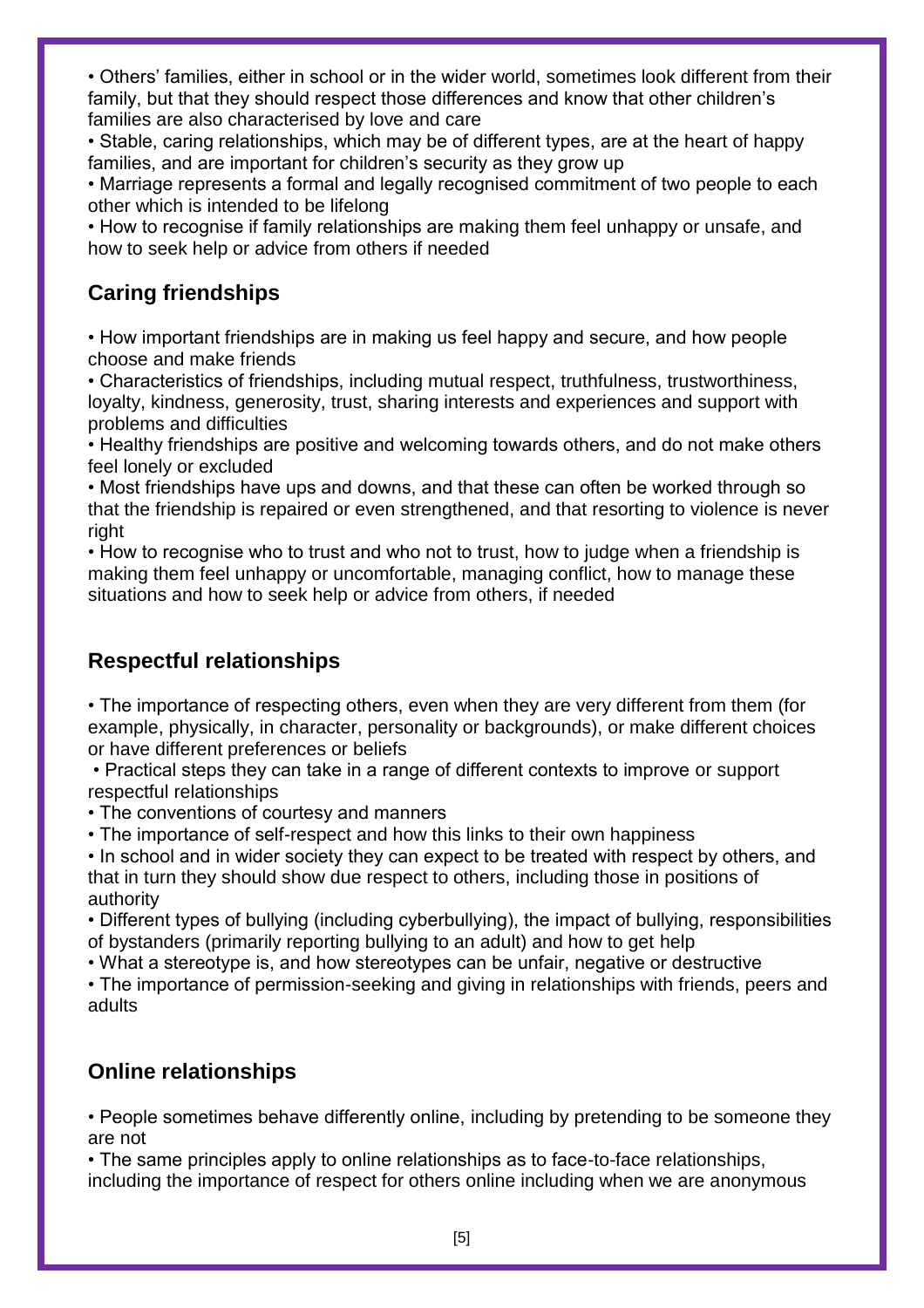• Rules and principles for keeping safe online, how to recognise risks, harmful content and contact, and how to report them

• How to critically consider their online friendships and sources of information including awareness of the risks associated with people they have never met

• How information and data is shared and used online

## **Being safe**

• what sorts of boundaries are appropriate in friendships with peers and others (including in a digital context)

• Privacy and the implications of it for both children and adults; including that it is not always right to keep secrets if they relate to being safe

• Each person's body belongs to them, and the differences between appropriate and inappropriate or unsafe physical, and other, contact

• How to respond safely and appropriately to adults they may encounter (in all contexts, including online) whom they do not know

• How to recognise and report feelings of being unsafe or feeling bad about any adult

• How to ask for advice or help for themselves or others, and to keep trying until they are heard

• How to report concerns or abuse, and the vocabulary and confidence needed to do so

• Where to get advice e.g. family, school and/or other sources

## **6. Roles and responsibilities**

## **6.1 The governing body**

The governing body will approve the relationships education policy, and hold the head teacher to account for its implementation.

## **6.2 The head teacher**

The head teacher is responsible for ensuring that relationships education is taught consistently across the school, and for managing requests to withdraw pupils from nonstatutory sex education lessons, if applicable.

## **6.3 Staff**

Staff are responsible for:

- Delivering relationships in a sensitive way, taking account of pupils' family and faith backgrounds
- Modelling positive attitudes to relationships education, as with any other subject
- Monitoring children's learning in order to ensure they make progress
- Responding to the needs of individual pupils
- Responding appropriately to pupils whose parents wish them to be withdrawn from the non-statutory sex education lessons, if applicable.

Staff do not have the right to opt out of teaching relationships education. Staff who have concerns about teaching this subject are encouraged to seek support.

#### **6.4 Pupils**

Pupils are expected to engage fully in relationships education lessons and treat others with respect and sensitivity, as we expect all the time in school.